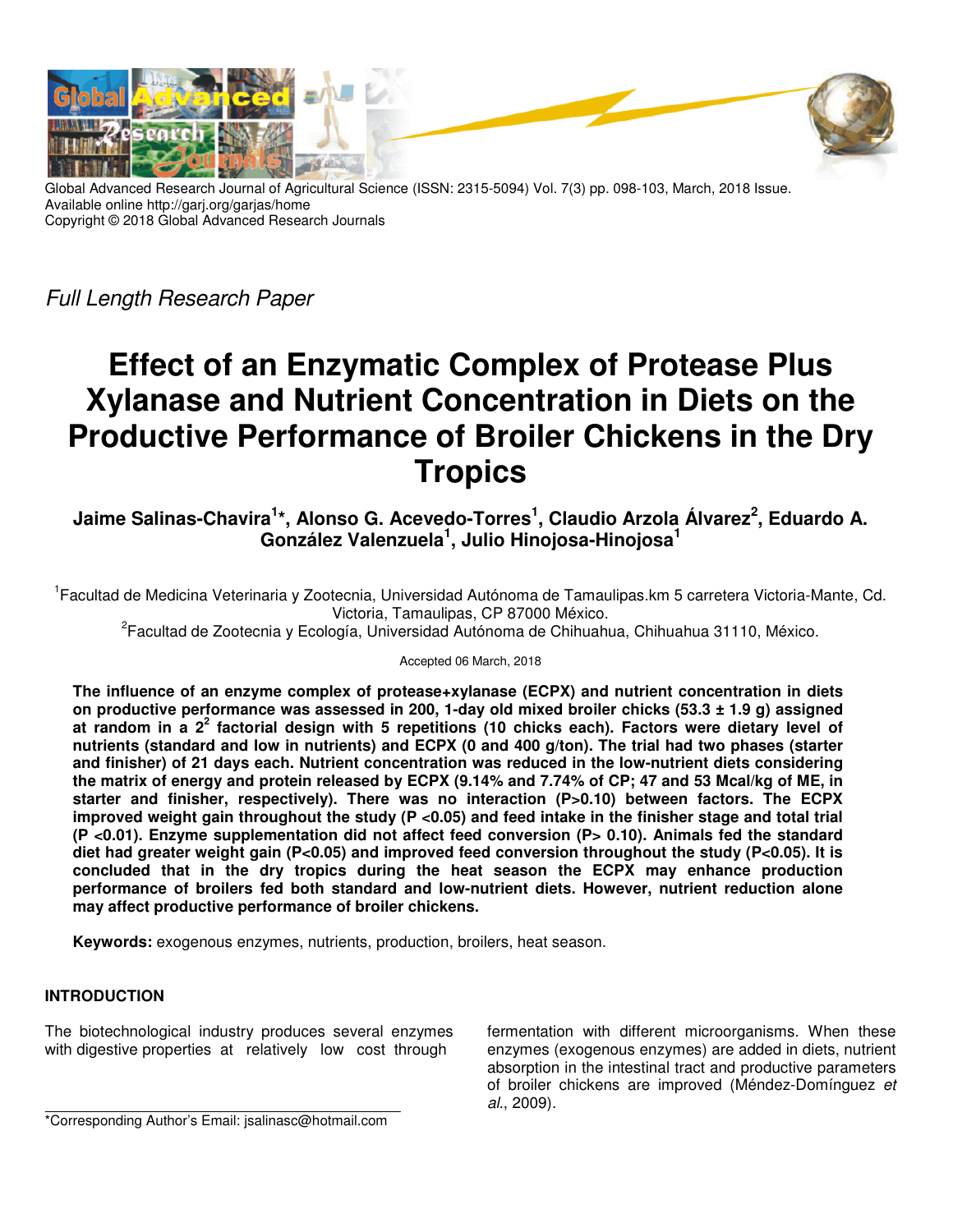The primary ingredients in rations for broiler chickens are cereal grains (corn, wheat, sorghum, etc.) and oilseed meals (soybean, canola, and others).Starch is the main digestible fraction of grains. The non-starch polysaccharides (NSP) contain glucans (cellulose) and heteropolysaccharides (hemicellulose formed by glucose, galactose and xylose), which have low hydrolyses in the digestive tract of poultry. The addition of exogenous enzymes in diets increases digestion and absorption of NSP, generating extra energy that is available for the production of broiler chickens (Cowieson and Ravindran, 2008). The protein fraction of cereal grains and oilseeds meals is not100% digestible by poultry. Exogenous enzymes with proteolytic activity are produced using microorganisms specifically selected for this purpose; these exogenous proteases have improved protein digestibility of feeds for broiler chicks. The use of different enzymes in poultry diets has increased digestibility (Carvalho et al., 2009; Bertechini et al., 2009) and growth performance of broiler chickens (Méndez-Domínguez et al., 2009).

Exogenous enzymes in diets of birds increase nutrient availability in the digestive tract, which must be considered in the formulation of diets for optimal use of ingredients and nutrients. If nutrients released by exogenous enzymes are not considered in poultry-diet formulation, then the surplus nutrients are not used by the animal, and are excreted. This has two main negative characteristics: 1) the unnecessary economic cost of enzymes, and 2) the increase in environmental pollution by the excreted nutrients. The genetic capability and outstanding growth performance of today's broiler chicken are well recognized; in some instances the nutrition and feeding may limit the production of broiler chicken. It has been shown that increasing nutrient concentration over standard diets improves growth performance of broiler chickens (Orduña-Hernández et al., 2016; Infante Rodríguez et al., 2016). Most research on exogenous enzymes in broiler chickens has involved diets reduced in nutrients without considering the additional nutrient requirements that today's broiler chicken might have by the genetic improvement. There are few reports considering standard diets plus exogenous enzymes for the dry tropics during the summer.

The objective of this study was to evaluate the growth performance of broiler chicks fed diets with different concentrations of nutrients, based on sorghum grain and soybean meal supplemented with an enzymatic complex of protease plus xylanase.

### **MATERIAL AND METHODS**

The present study was carried out at the Facultad de Medicina Veterinaria y Zootecnia, of the Universidad Autónoma de Tamaulipas, located in Ciudad Victoria, Tamaulipas, in northeastern Mexico. The area is located at 23°44′ 06″N and 97°09′50″W, at an altitude of 340 m. The mean annual rainfall is 900 mm, and the average temperature is 25 °C (INEGI, 2006). These climatic characteristics are typical for dry tropics.

Two hundred,1-day-old mixed broiler chicks were used. The animals had an average body weight of  $53.3 \pm 1.9$  g. The birds, of ROSS commercial genetic line, were randomly distributed into 4 treatments of 50 birds (5 replications or pens of 10 animals each). The birds stayed in floor pens throughout the study on beds of sorghum straw of 2 cm particle size. The animals had free access to water and feed during the entire experimental period. Feed intake, weight gain and feed conversion were recorded every 7 days.

Birds were vaccinated on day 1 of the study against fowlpox by wing puncture and on day 7 against Newcastle and hepatitis using inclusion emulsified bodies subcutaneously. Chickens were raised in a manner similar to that conventionally used by commercial broiler producers.

Two stages of feeding were used: the first stage or starting, from 1 to 21 days of age, and second stage or finishing, from 22 to 42 days of age. Diets were formulated following NRC (1994) requirements for broilers, for the respective stages. Starting diets are shown in Table 1 and finishing diets are shown in Table 2.

The first factor considered was the enzyme complex protease + xylanase (ECPX) added to the feed at levels of 0 or 400 g/ton. The second factor was diet type, with a standard diet and a low-nutrient diet.

The 4 experimental treatments (T) were as follows: T1,standard diet without ECPX; T2,low-nutrient diet without ECPX; T3 standard diet with ECPX; T4 low-nutrient diet with ECPX. In the starter stage the metabolizable energy (ME) concentration was 3013and 2994kcal/kg, and crude protein of 21.47% and 19.51%,for standard and lownutrient diets, respectively. In the finisher stage, the energy concentration was 3086 and 3033 ME kcal/kg, and CP of 18.90% and 17.47%,for the standard and lownutrient diet, respectively.

The ECPX contained protease (activity of 75000 units / g) and xylanase (1000 units  $/$  g). The enzymes were obtained by fermentation with the microorganisms Bacillus lincheniformis and Thermomyceslanuginosus, respectively (RONOZYME® Blend 400 CT, DSM nutritional products).

Compared to the standard diets, the low-nutrient diets were reduced by 47 and 53 kcal/kg of ME for starter and finisher diets. Crude protein levels were reduced 1.96 and 1.43% in starter and finisher diets, which represents 9.14% and 7.74% less total protein for starter and finisher diets, respectively (Tables 1 and 2). The same adjustment was followed for lysine, considering the effect of nutrient released by the use of the enzyme complex (matrix of nutrients released by the enzyme complex).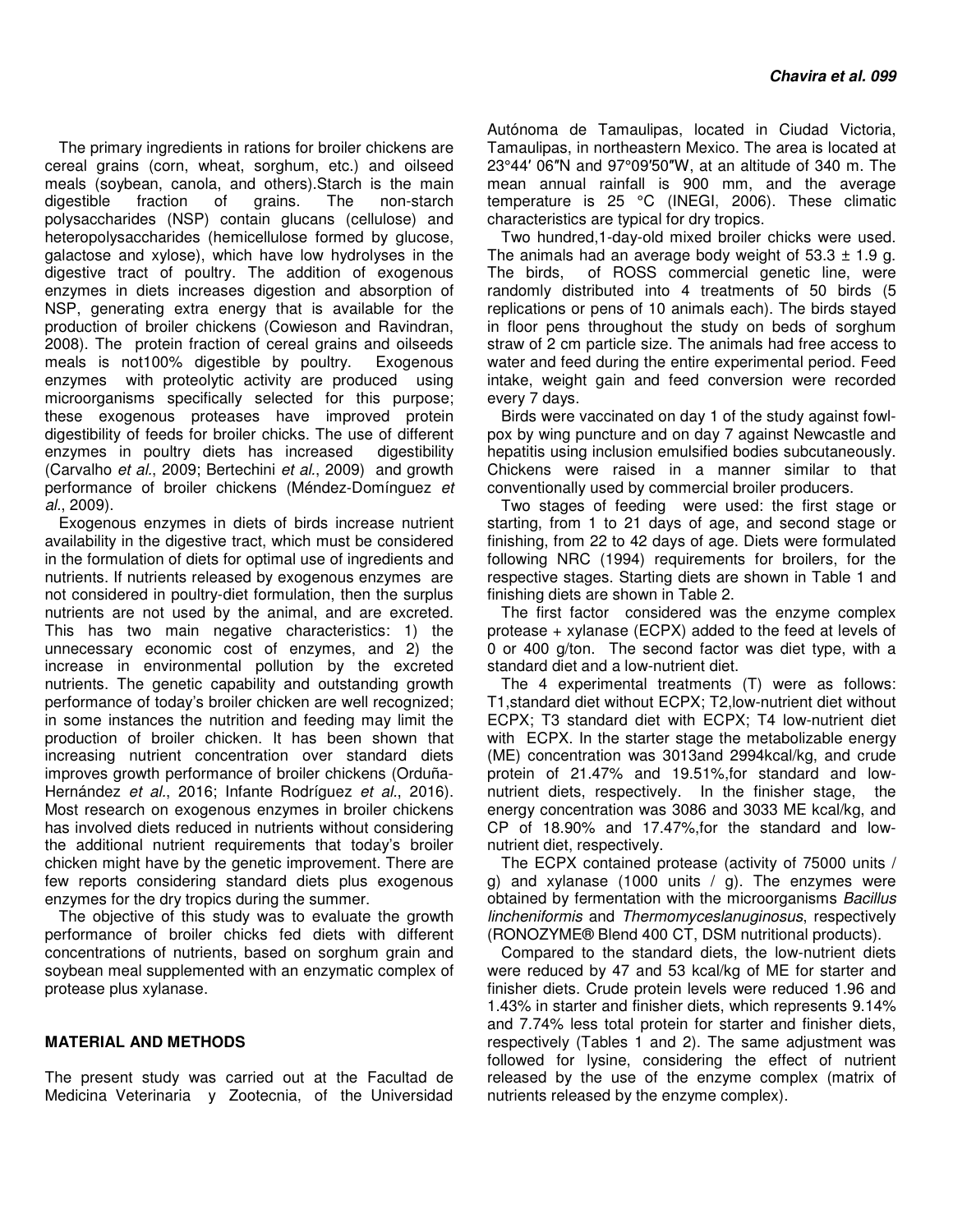|                     | T1       | T <sub>2</sub>   | T3                 | T4<br>in<br>Low  |
|---------------------|----------|------------------|--------------------|------------------|
|                     |          |                  | Standard<br>$^{+}$ | nutrients<br>$+$ |
| Ingredient          | Standard | Low in nutrients | <b>ECPX</b>        | <b>ECPX</b>      |
| Sorghum, grain      | 59.4     | 67.4             | 59.36              | 67.4             |
| Soybean meal        | 33.7     | 27.8             | 33.7               | 27.8             |
| Vegetable oil       | 1.45     | 0.4              | 1.45               | 0.4              |
| Tallow              | 1.45     | 0.4              | 1.45               | 0.4              |
| Premix <sup>a</sup> | 4.0      | 4.0              | 4.0                | 4.0              |
| Enzyme complex      | 0        | 0                | 0.04               | 0.04             |
| <b>TOTAL</b>        | 100      | 100              | 100                | 100              |
| Calculated analysis |          |                  |                    |                  |
| ME, kcal/kg         | 3013     | 2966             | 3012               | 2964             |
| CP, %               | 21.47    | 19.51            | 21.47              | 19.52            |
| Lysine, %           | 1.17     | 1.01             | 1.17               | 1.01             |
| Ca, %               | 0.95     | 0.94             | 0.95               | 0.94             |
| P, %                | 0.71     | 0.69             | 0.71               | 0.69             |

 **Table 1.** Experimental diets for the starter phase (% dry matter basis)

<sup>a</sup> Concentrated premix for first phase broilers. Contains: calcium mono ortho phosphate, calcium carbonate, salt, growth promoter (BMD and 3-nitro), coccidiostat (sodium monensin), mineral oil, ethoxyquin, vitamin A acetate, vitamin D3, vitamin E acetate, vitamin K3, riboflavin (B2), vitamin B12, niacin, D-calcium pantotenate, choline chloride, BHT. Premix calculated to contain: calcium, 21.40 %; total phosphorus, 8.10 %; sodium, 3.40 %; L-lysine hydrochloride, 0.80 %; DL-methionine, 4.15 %.

|                     | T1       | T2               | T3              | T4                   |
|---------------------|----------|------------------|-----------------|----------------------|
|                     |          |                  |                 | Low in nutrients $+$ |
| Ingredient          | Standard | Low in nutrients | Standard + ECPX | <b>ECPX</b>          |
| Sorghum, grain      | 65.8     | 72.1             | 65.76           | 72.1                 |
| Soybean meal        | 26.8     | 22.4             | 26.8            | 22.4                 |
| Vegetable oil       | 1.55     | 0.6              | 1.55            | 0.6                  |
| Tallow              | 1.55     | 0.6              | 1.55            | 0.6                  |
| Premix <sup>a</sup> | 4.0      | 4.0              | 4.0             | 4.0                  |
| Pigment             | 0.3      | 0.3              | 0.3             | 0.3                  |
| <b>ECPX</b>         | 0        | 0                | 0.04            | 0.04                 |
| <b>TOTAL</b>        |          |                  |                 |                      |
| Calculated analysis |          |                  |                 |                      |
| ME, kcal/kg         | 3086     | 3033             | 3085            | 3032                 |
| CP, %               | 18.90    | 17.47            | 18.90           | 17.48                |
| Lysine, %           | 0.95     | 0.85             | 0.95            | 0.85                 |
| Ca, %               | 0.94     | 0.93             | 0.94            | 0.93                 |
| P, %                | 0.68     | 0.68             | 0.68            | 0.68                 |

 **Table 2**. Experimental diets for the finisher phase (% dry matter basis)

<sup>a</sup> Concentrated premix for second phase broilers. Contains: calcium mono-ortho phosphate, calcium carbonate, salt, growth promoter (BMD and 3-nitro), coccidiostat (sodium monensin), mineral oil, ethoxyquin, vitamin A acetate, vitamin D3, vitamin E acetate, vitamin K3, riboflavin (B2), vitamin B12, niacin, calcium D-pantotenate, choline chloride, BHT. Premix calculated to contain: calcium, 19.80 %; total phosphorus, 7.30 %; sodium, 3.70 %; L-lysine hydrochloride, 4.33 %; DL-methionine, 5.15 %.

The variables examined were: average live weight gain, average daily feed intake and feed conversion (intake/gain); these variables were statistically analyzed at each feeding period, i.e. starter (1 to 21 d), finisher (22 to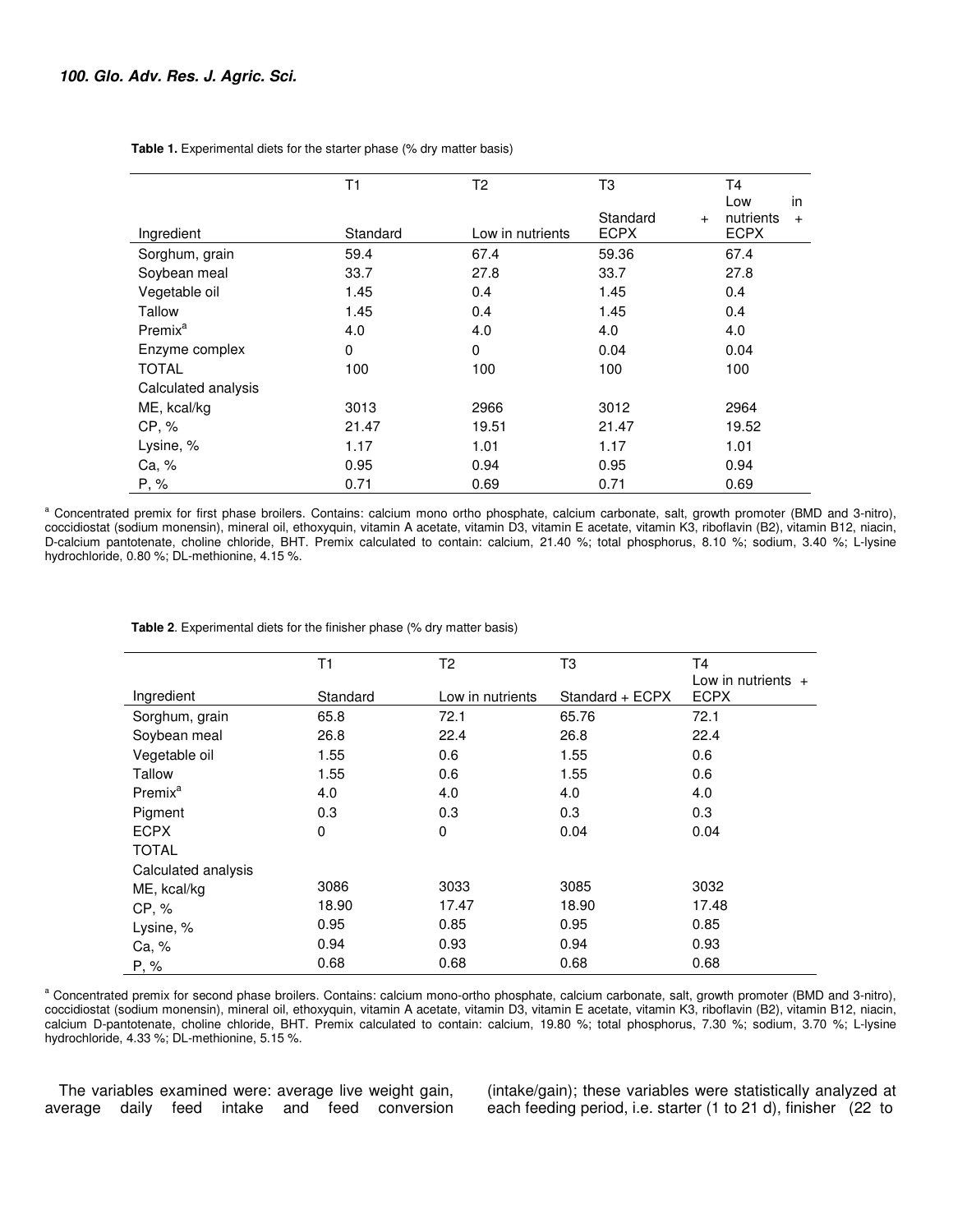|                      | $ECPX$ (g/ton) |      | <b>Diet</b> |          |           | Interaction |       |            |
|----------------------|----------------|------|-------------|----------|-----------|-------------|-------|------------|
|                      | 0              | 400  | $P =$       | Standard | in<br>Low | $P =$       | $P =$ |            |
|                      |                |      |             |          | nutrients |             |       | <b>SEM</b> |
| Starter (1-21 d)     |                |      |             |          |           |             |       |            |
| Weight gain          | 727            | 768  | 0.049       | 781      | 713       | < 0.01      | 0.98  | 13.6       |
| Feed intake          | 1162           | 1197 | 0.09        | 1187     | 1172      | 0.43        | 0.97  | 13.4       |
| Feed conversion      | 1.61           | 1.56 | 0.21        | 1.52     | 1.64      | < 0.01      | 0.90  | 0.02       |
| Finisher (22-42 d)   |                |      |             |          |           |             |       |            |
| Weight gain          | 1568           | 1669 | 0.03        | 1678     | 1560      | 0.01        | 0.53  | 28.8       |
| Feed intake          | 3220           | 3382 | 0.01        | 3364     | 3238      | 0.04        | 0.11  | 39.0       |
| Feed conversion      | 2.06           | 2.03 | 0.44        | 2.01     | 2.08      | 0.04        | 0.48  | 0.02       |
| Total trial (1-42 d) |                |      |             |          |           |             |       |            |
| Weight gain          | 2295           | 2437 | 0.01        | 2459     | 2273      | < 0.01      | 0.62  | 36.2       |
| Feed intake          | 4382           | 4579 | 0.01        | 4551     | 4409      | 0.06        | 0.20  | 49.5       |
| Feed conversion      | 1.91           | 1.88 | 0.26        | 1.85     | 1.94      | < 0.01      | 0.56  | 0.02       |

 **Table 3.** Main effects of treatments (enzymatic complex and diet type of diet) on the growth performance of broilers

42 d) and total trial (1 to 42 d). An analysis of variance was performed in a completely randomized design with 2 x 2 factorial arrangement; both the main effects of factors as well as their interaction were analyzed. The considered factors were 2 levels of ECPX (0 and 400 g/ton) and 2 diets (standard diet and low-nutrient diet). In all cases significance was considered at a level of 0.05. Statistical analyses were performed using the statistical package SAS (2007).

### **RESULTS**

The results of main effects of treatments (enzymatic complex and type of diet) on growth performance of broiler chickens are shown in Table 3. There was no interaction effect (P >0.10) between factors on the variables of growth performance of broiler chickens. Supplementation with ECPX improved weight gain of chickens in the starter (727 vs. 768 g;  $P = 0.05$ , and finisher stages (1568 vs. 1669 g;  $P = 0.03$ ) and in the total trial (2295 vs. 2457 g; P = 0.01). It also improved feed consumption in the starting (1162 vs. 1197 g; P = 0.09), finishing (3220 vs. 3383 g; P = 0.01) and total trial (4382 vs. 4579 g;  $P = 0.01$ ). The data are for animals in diets without and with ECPX, respectively. Enzyme supplementation did not influence  $(P > 0.10)$  feed conversion of broiler chicks.

Compared to the low-nutrient diet, the standard diet produced higher weight gain in broiler chicks at starter (781 vs. 713 g; P < 0.01), finisher (1678 vs. 1560 g; P = 0.01) and total trial (2459 vs. 2273 g; P < 0.01). Feed consumption was also improved in finisher (3364 vs. 3238 g;  $P = 0.04$ ) and total test (4551 vs. 4409 g;  $P = 0.06$ ),

although at the starter stage, feed consumption was not influenced by type of diet (1187 vs. 1172;  $P = 0.43$ ).

Broilers receiving the standard diet showed better feed conversion (feed consumption / weight gain) at starter  $(1.52 \text{ vs. } 1.64; \text{ P} < 0.01)$ , finisher  $(2.01 \text{ vs. } 2.08; \text{ P} = 0.04)$ and total test (1.85 vs.1.94 for standard and low- nutrient diets, respectively;  $P < 0.01$ ).

## **DISCUSSION**

The absence of effect for the interaction (ECPX and type of diet) showed that for the starter and finisher stages, ECPX improved weight gain by 5.6 and 6.4%, respectively. Although broiler chickens gained more weight on diets with ECPX, they also had higher feed intake, producing no effect on feed conversion by ECPX. Consistently with this research, is reported (Cowieson et al., 2006) decreased productive performance of broiler chickens when nutrients were reduced in the diet; however exogenous enzymes (xylanase, amylase, protease and phytase) in the diet improved weight gain, although they observed improved feed conversion of chicks in both diets (standard and reduced in nutrients).Crude protein was reduced 2% with an energy reduction similar to that in the present study. These authors observed that broilers fed low in nutrient diet plus the exogenous enzymes may have similar growth performance than broilers fed the standard diet; they also observed that energy and P limit the growth of birds rather than N and Ca. While in the current study birds fed the low in nutrient diet, the exogenous enzymes improved growth performance, however did not reach the growth performance of the standard diet. A matching response is reported in production of broiler chicks fed diets based on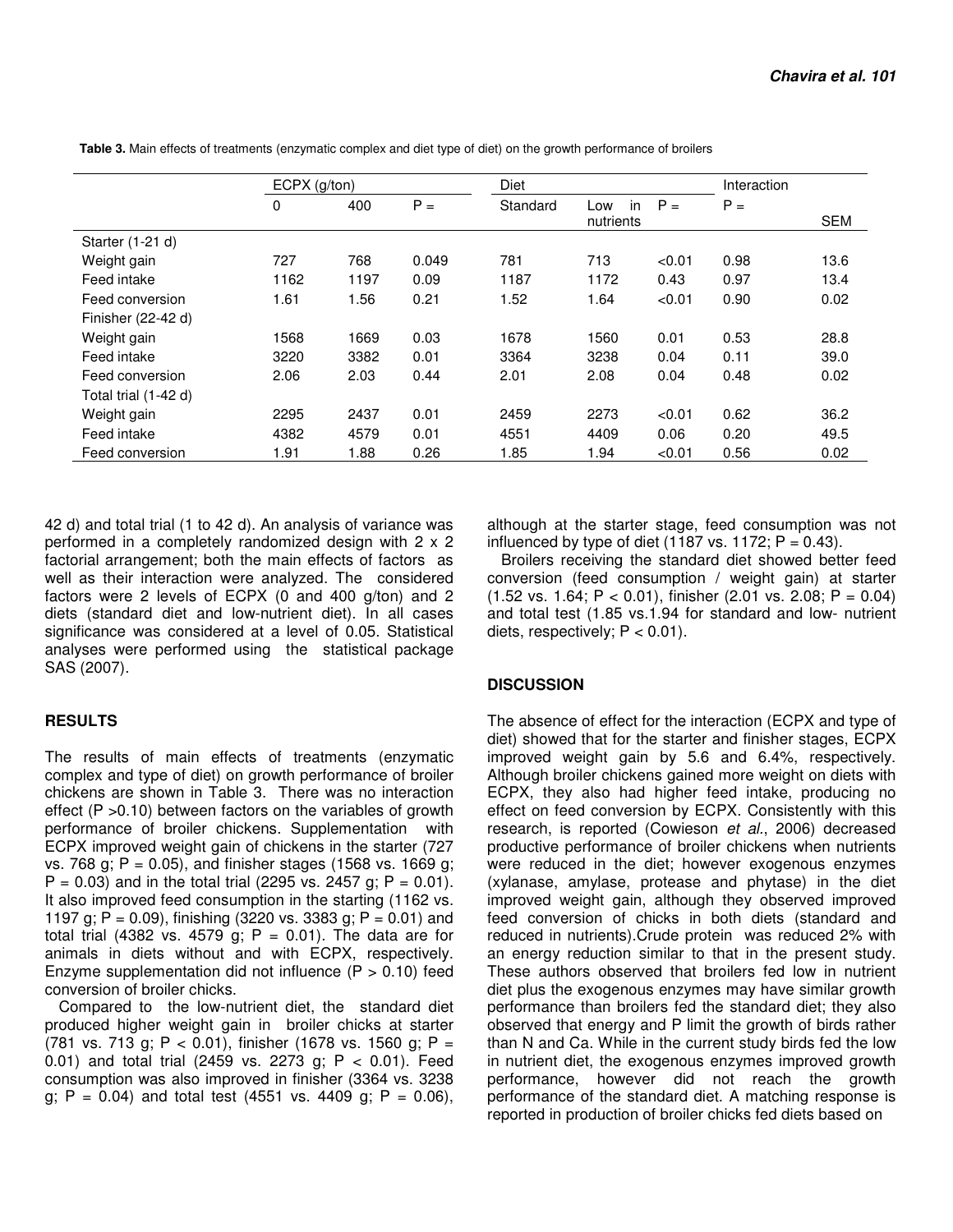corn-soybean meal supplemented with an enzymatic complex of xylanase, amylase and protease (Cowieson and Ravindran, 2008). They reduced similar amounts of energy from the diet but reduced amino acids by 3%. Nutrient concentration did not influence feed intake or digestibility of nutrients, although the reduction in nutrients had negative effect on weight gain and feed efficiency. There was no interaction between diet and enzyme for either weight gain or FCR, suggesting similar beneficial responses regardless of the nutrient density of the diet.

For the current study supplementation of enzyme complex improved growth and feed intake of broiler chickens, although feed efficiency was not improved. Others have reported improved growth and feed efficiency of broiler chickens supplemented with exogenous enzymes (Dersjant-Li et al. 2015).

An increased feed intake and negative effect on feed conversion with energy (100 kcal/kg) reduction in the diet is reported in broiler chickens; but xylanase supplementation improved growth behavior of birds (O'Neill et al., 2012). This is different from the findings of the present study since feed intake was not influenced by nutrient reduction; although in agreement with present study, birds fed the standard diet had better weight gain and feed conversion than those fed the low-nutrient diet. Also, enzyme supplementation enhanced weight gain of broiler chickens in both the standard and low-nutrient diets. In contrast, the use of an enzymatic complex (more than one enzyme) not always produced positive effects on growth performance of broiler chickens. It was found (Barekatain et al., 2013) that xylanase supplementation improved feed efficiency, while protease addition enhanced BWG; however, the combination of xylanase and protease did not exhibit synergism on growth performance or nutrient utilization of broiler chickens. They also observed that xylanase (alone)increased degradation of NSP fraction increasing free sugars, and protease (alone) increased amino acid digestibility; however, supplementation with both enzymes did not improve digestibility of amino acids or non-starch polysaccharides, postulating the possibly of xylanase inactivation with the protease. Similarly, in wheat and soybean-based diets (Kalmendal and Tauson, 2012) was reported no effect on weight gain of chickens with supplementation of enzymes (proteases or xylanases); however, enzymes fed separately improved feed conversion and digestibility of starch, with no additive effect of enzymes on improvements in feed conversion. The efficacy of exogenous protease supplementation in diets for broiler chickens is reported by Erdaw et al. (2017) who described that up to 20% of soybean meal can be replaced by raw soybean meal in diets for broilers when microbial protease is supplemented.

The use of a non-starch polysaccharide degrading enzyme complex (xylanase, β-glucanase, and αgalactosidase) in low energy diets containing dried distillers grains with solubles has increased nutrient digestibility and improved growth performance of broiler chickens (Campasino et al., 2015). In agreement, Hahn-Didde and Purdum (2014) used xylanase, amylase and protease in moderate and low energy diets with DDGS in diets for laying hens and observed higher retention values for Ca, P, and CP across both phases and also had higher AME retention values for starting phase. In all their study, the reduction of ME, Ca, and P were not affected by enzyme complex supplementation.

It is reported (Min et al., 2011a) that broiler chicken weight was minimally affected by energy reduction (88 kcal/kg, ME); however amino acid reduction (5%) depressed body weight. In the same study no influence of enzyme supplementation (xylanases, beta-glucanases, pectinases, mannanases, phytase and alfa-galactosidase) was observed on growth performance. In another study (Min et al., 2011b) were formulated standard diets for broiler chickens based on corn soybean meal using DDGS (0 and 30% of diet) supplementing with or without enzyme complex (carbohydrase and phytase activity) at 1x, 2x and 4x times the recommended level. Enzyme supplementation did not influence body weight, feed intake, feed conversion or nutrient utilization. These results contrast with those obtained in the current study using diets based on sorghum and soybean meal with addition of xylanase and protease. This may have contributed to a greater benefit of the ECPX in the present study, since sorghum grain has a chemical bond of protein with starch, which makes it more resistant to enzymatic attack, but the use of the ECPX of xylanase and protease may have produced a better weight gain because of higher nutrient availability.

In the present study birds fed low-nutrient diets supplemented with ECPX approached the weight gain of those fed the standard diet without ECPX, while the lowest weight gain was for chicks fed the low in nutrients diet without ECPX. The highest weight gain was for broiler chicks fed the standard diet supplemented with the ECPX.

Consistently with the current study, Avila et al. (2012) also reported reduction in feed consumption with improved weight gain and feed conversion of broiler chickens fed low-nutrient diets based on sorghum and soybean when supplemented with a multiple-enzyme complex of carbohydrases and phytase. The authors did not consider a positive control (standard diet) with exogenous enzyme supplementation; in the present study the enzyme supplementation of standard diets also improved growth performance of broiler chickens. Present study was conducted in the heat season (15 July to 15 September) in a dry tropics, this condition could contribute to improve growth performance of birds with enzyme supplementation in both, standard an low and nutrient diets.

Most reports on exogenous enzymes in broiler chickens used corn and soybean meal-based diets and few of them